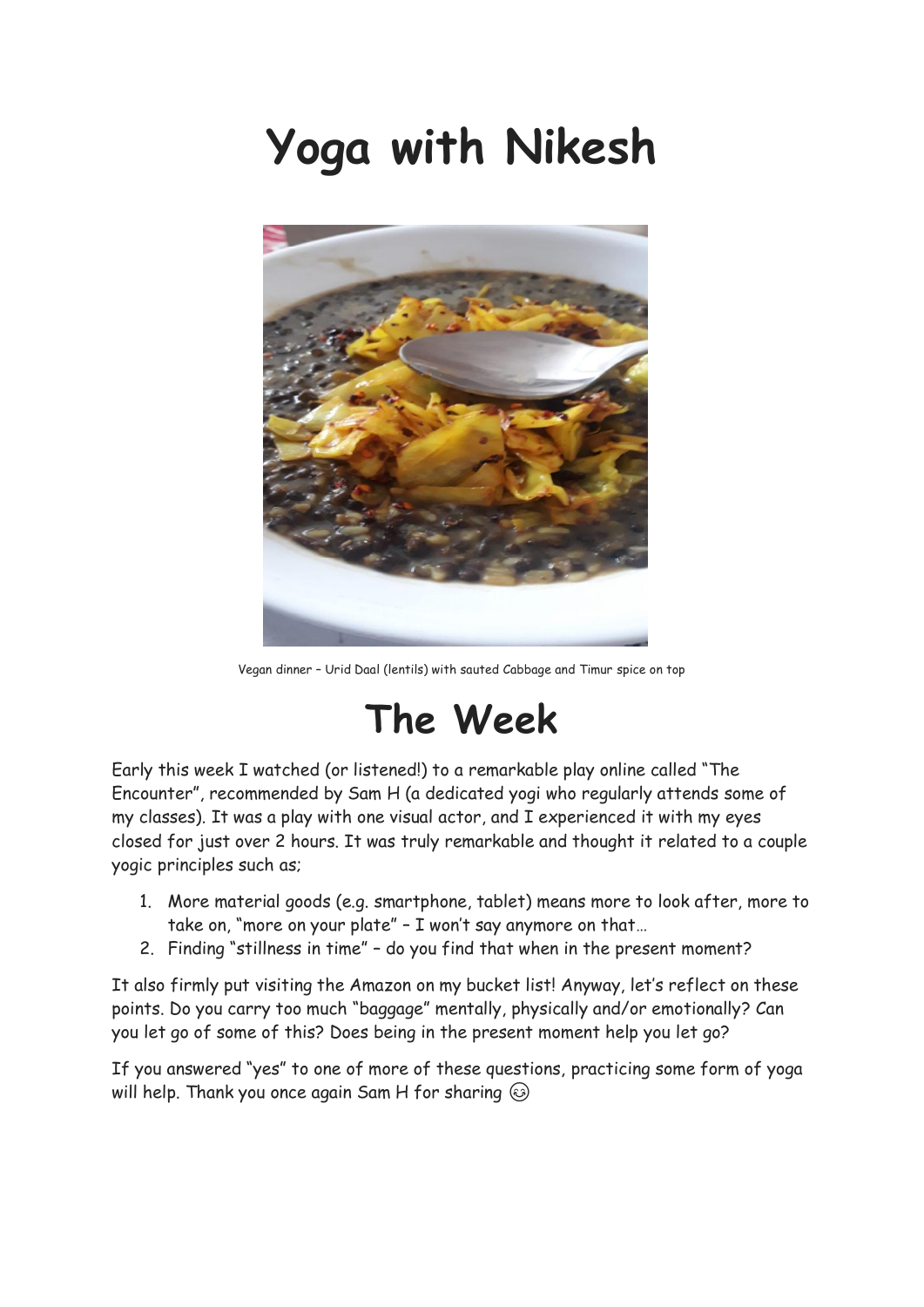## **7 Day Home Yoga Challenge**

30thMay 2020

We are now taking bookings for our next round of 7 Day Home Yoga Challenge and we would be delighted to have you join us.



**[Book Now](https://www.yogawithnikesh.com/7-day)**

## **Online Yoga Classes**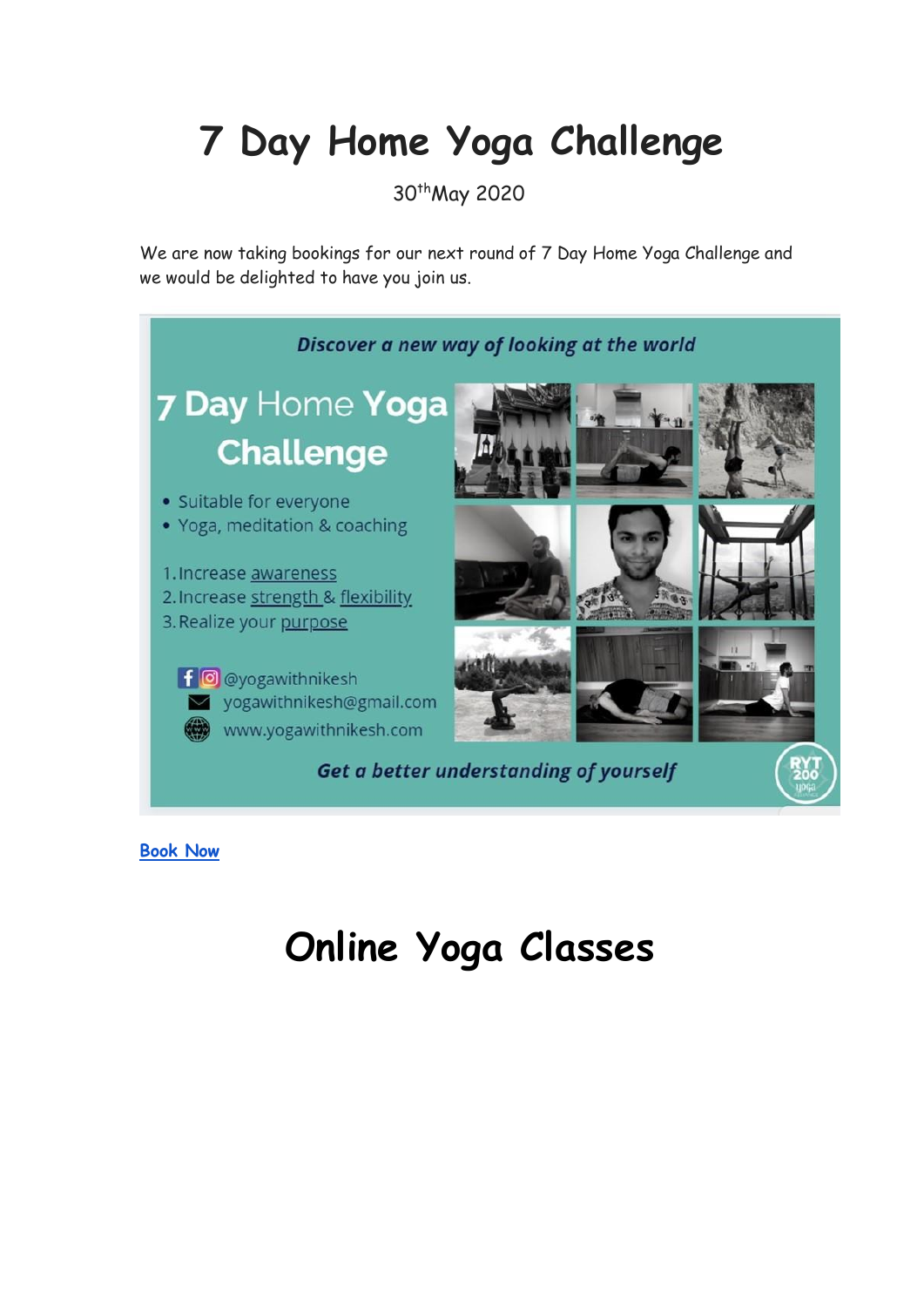

- Interactive sessions via Zoom with verbal cues to help you make the most out of these sessions.
- The classes are **one hour long which includes 50 - 55 minutes of Asana practice and 5 - 10 minutes of meditation/relaxation**.

Sunday 10am - 11am: **Surya Namaskar Discipline** Monday 7.45am - 8.45am: **Slow Flow & Meditation** Tuesday 8am - 9am: **Morning Flow Yoga** Thursday 6.30pm - 7.30pm: **Hatha Yoga** Saturday 10.15am - 11.15am: **Vinyasa Flow Yoga**

**[Book Now](https://www.yogawithnikesh.com/online-classes)**

### **YouTube**

Every Saturday at 9am, I post a free yoga class on YouTube. I hope you find these sessions useful. We welcome any feedback on these videos via emails or directly on our YouTube channel. Please do subscribe to our channel, so you get notified when a new video is posted.

<https://www.youtube.com/watch?v=JzgmkZgtO88&t=1240s>

[For more information, please visit our website.](https://www.yogawithnikesh.com/)